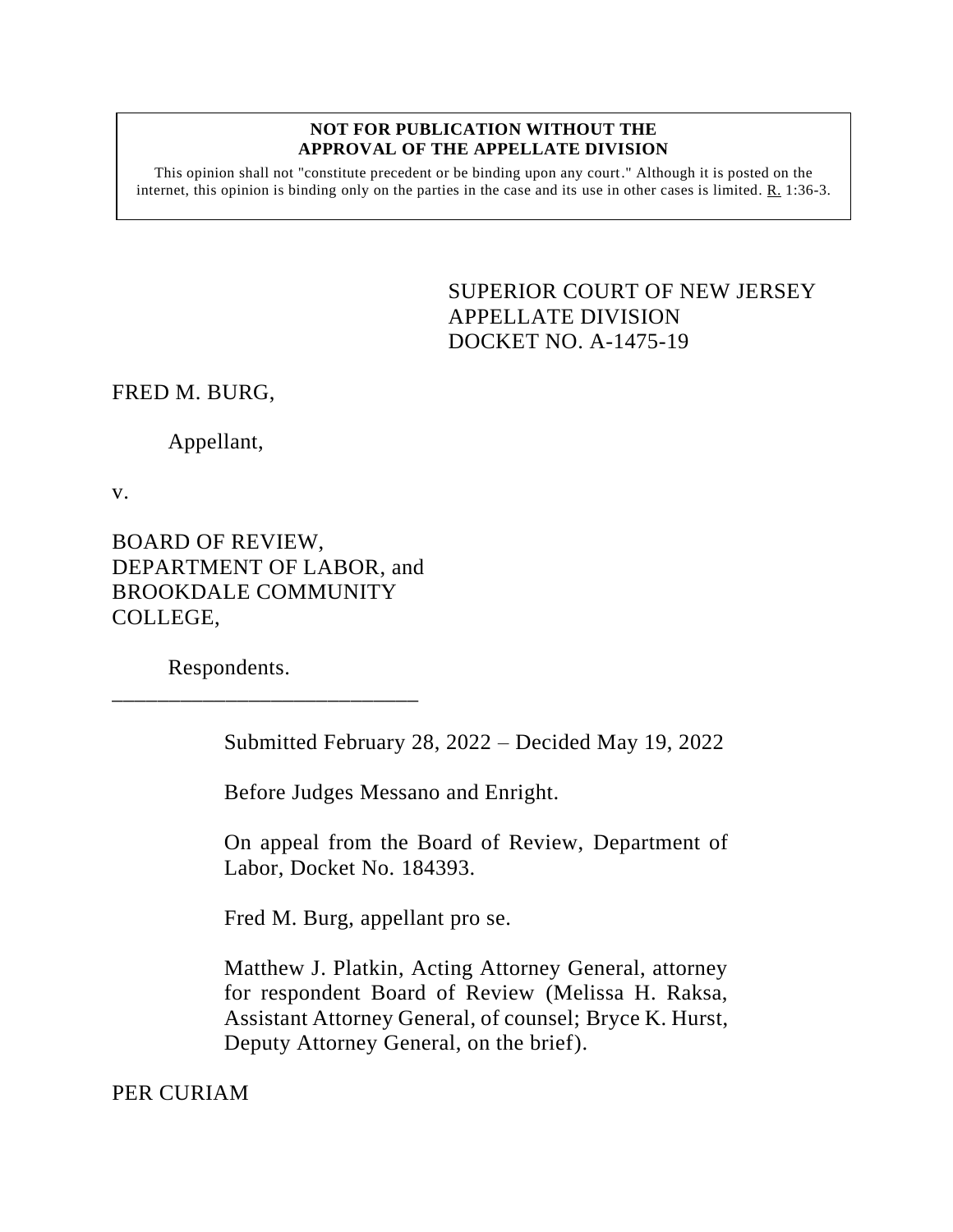Appellant Fred M. Burg challenges the October 24, 2019 and February 10, 2021 final agency decisions of the Board of Review (Board) deeming him ineligible for benefits during the summer of  $2019$ .<sup>1</sup> We affirm.

Burg has been a part-time adjunct professor at Brookdale Community College (BCC) since 2005. The courses he teaches are based on enrollment, so if there is insufficient enrollment for such courses, Burg is notified they are canceled.

During the spring of 2019, Burg taught two math courses. BCC asked him to teach two more courses during the fall 2019 term; Burg agreed and returned to teach that September.

Because BCC did not offer Burg the opportunity to teach during any of the three scheduled summer sessions in 2019, he filed for unemployment benefits for the period running from May 19 through September 7, 2019. In a determination mailed the following month, a Deputy Director found Burg was ineligible for benefits during this timeframe "on the ground . . . he was employed by an educational institution and had a reasonable assurance to

<sup>&</sup>lt;sup>1</sup> As we discuss below, Burg failed to file an amended notice of appeal or brief to include the February 10 decision, notwithstanding our June 29, 2021 order to the contrary.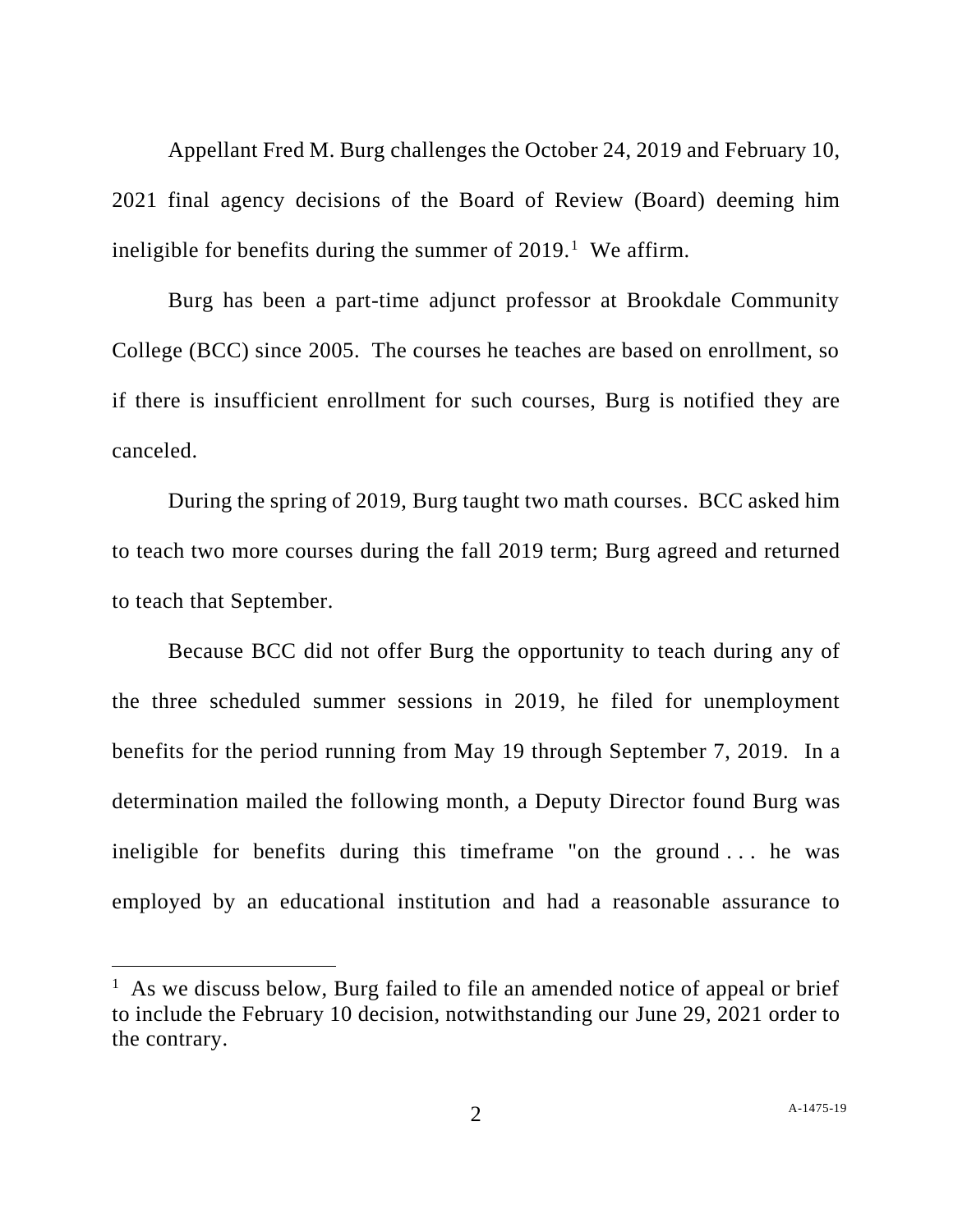perform such services in a subsequent academic year or term," <sup>2</sup> pursuant to N.J.S.A.  $43:21-4(g)(1)^3$  Burg appealed from the denial, but his appeal was

<sup>2</sup> The regulations define "reasonable assurance" as

a written, oral, or other implied agreement that the employee shall perform services in any such capacity during the next academic year .... "Any such capacity" means the same or similar capacity and refers to the type of services provided, that is, a professional capacity as provided by N.J.S.A.  $43:21-4(g)(1)$  or nonprofessional capacity as provided by N.J.S.A.  $43:21-4(g)(2)$ .

 $[N.J.A.C. 12:17-12.4(a)(1).]$ 

<sup>3</sup> N.J.S.A. 43:21-4(g)(1) provides that, with respect to teaching employees of

an educational institution, benefits shall not be paid based on such services for any week of unemployment commencing during the period between two successive academic years, or during a similar period between two regular terms, whether or not successive, or during a period of paid sabbatical leave provided for in the individual's contract, to any individual if such individual performs such services in the first of such academic years (or terms) and if there is a contract or a reasonable assurance that such individual will perform services in any such capacity for any educational institution in the second of such academic years or terms[.]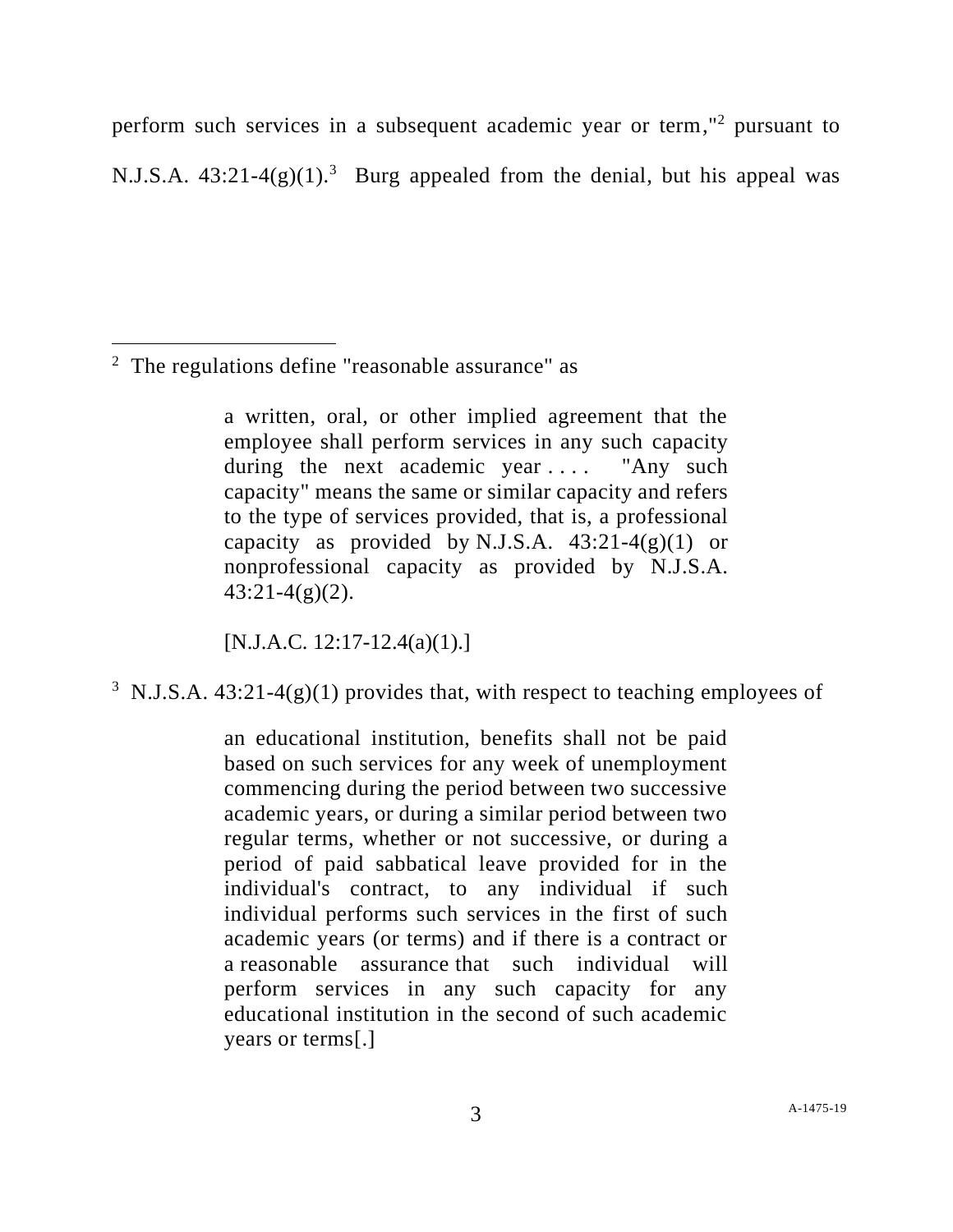dismissed under N.J.A.C. 1:12-14.4, 4 after he failed to appear for the telephonic hearing or request an adjournment. Once Burg informed the Appeal Tribunal he missed notice of the hearing due to a preplanned vacation, the matter was reopened.

Burg testified at the rescheduled hearing in September 2019, contending he was entitled to unemployment benefits because he was not asked to teach during the summer sessions offered by BCC between May and August. Additionally, he argued the summer term did not constitute "a period between two successive academic years, or during a similar period between two regular terms" under N.J.S.A. 43:21-4(g)(1) because the "[s]ummer semester is not in between anything" and was "the same thing as the fall semester, same thing as the spring semester."

The Appeal Tribunal affirmed the Deputy Director's decision, relying on N.J.S.A. 43:21-4(g)(1) to find Burg was ineligible for benefits. The Appeal Tribunal found BCC's "summer sessions [were] not considered regular terms but rather abbreviated, condensed classes outside of the regular term" and that Burg

<sup>&</sup>lt;sup>4</sup> N.J.A.C. 1:12-14.4(a) provides "[i]f the appellant fails to appear for a hearing before an appeal tribunal, the appeal tribunal may proceed to make its decision on the record or may dismiss the appeal on the ground of nonappearance unless it appears that there is good cause for adjournment."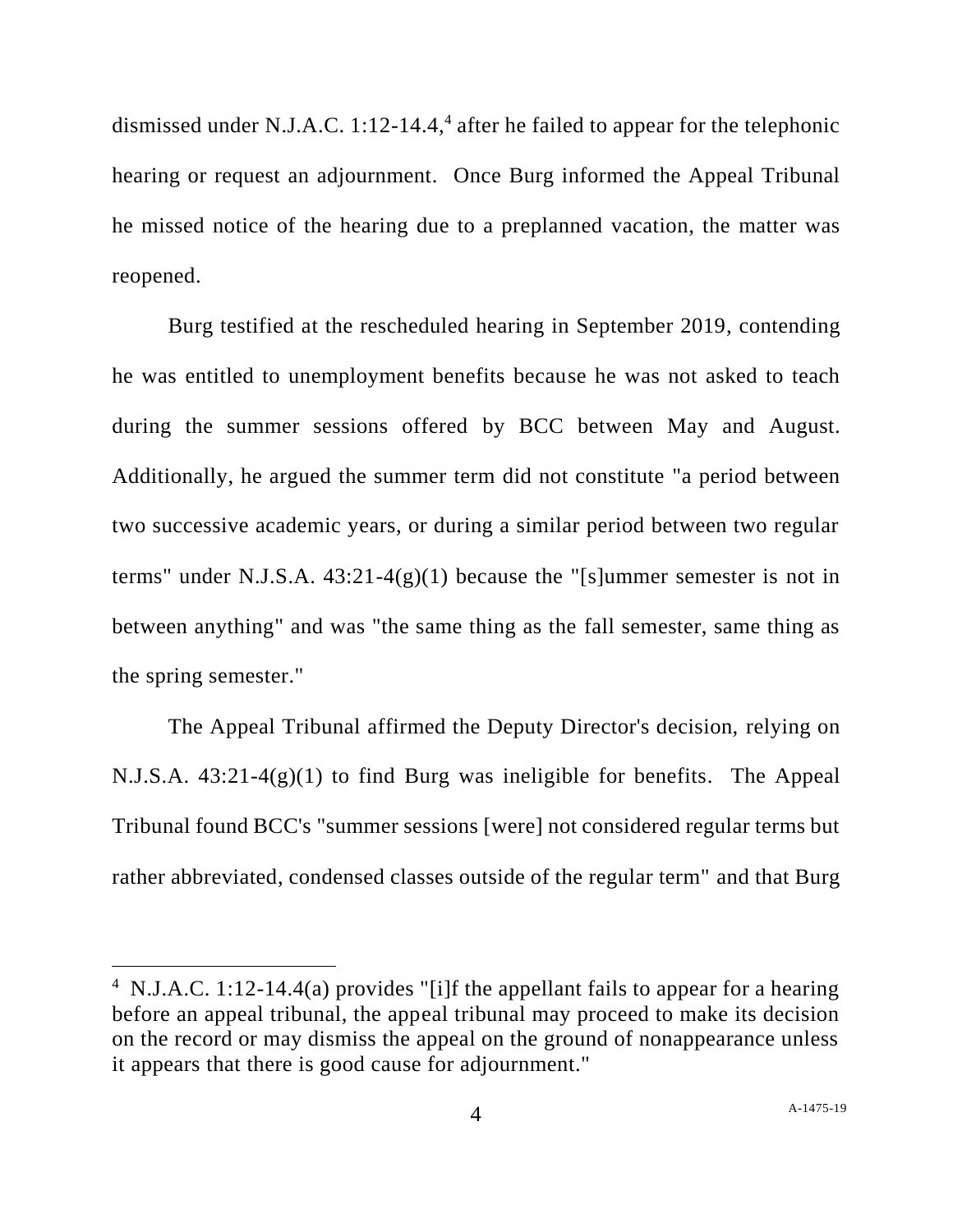"returned to work with [BCC], working in the same capacity, for the fall semester[.]" It also concluded "[t]he potential for supplemental work teaching summer sessions does not exempt an individual from the between terms denial of benefits." Burg appealed, and the Board affirmed the Appeal Tribunal's decision on October 24, 2019.

Burg filed a notice of appeal and the Board moved before us for a remand. We granted the Board's motion but retained jurisdiction and ordered the proceedings to be completed within sixty days. The Board reopened the matter, set aside its October 24 decision, and remanded the case to the Appeal Tribunal for a new hearing and a new decision.

The Appeal Tribunal held additional hearings in October and November 2019. On November 6, the Appeal Tribunal again deemed Burg ineligible for unemployment benefits, highlighting that he received an offer to teach in the fall of 2019, after having taught during the preceding spring term. The Appeal Tribunal noted Burg

> could not recall his exact work history or whether or not he was offered any specific courses for the summer sessions, which commenced in 05/2019. The sessions over the summer consisted of summer I ([six]-week session), summer II ([ten]-week session) and summer III ([six]-week session), [and] included breaks in between.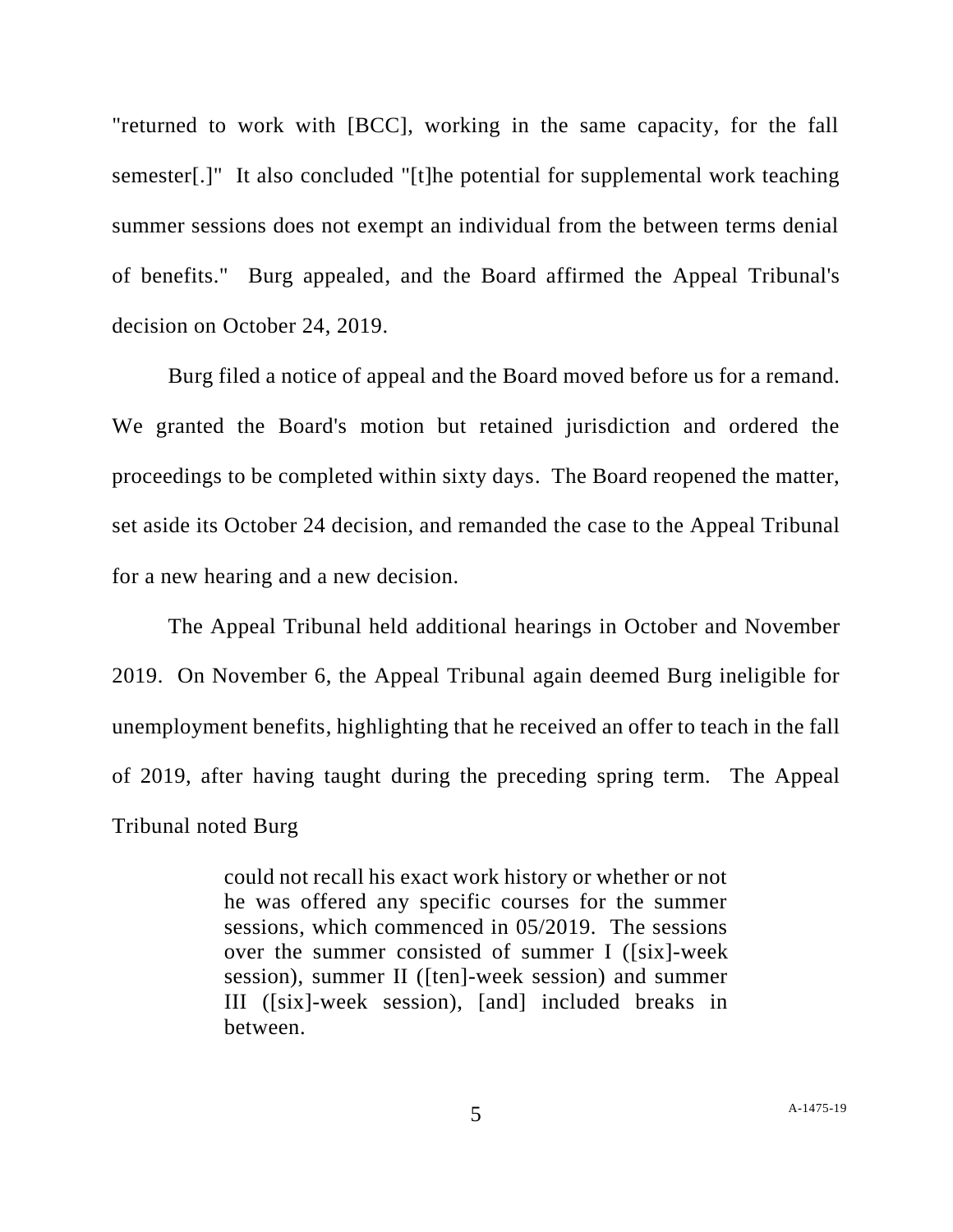Further, the Appeal Tribunal acknowledged "the claimant submitted a series of documents as evidence to support his contention that the summer sessions are part of the regular 'academic' year, that they are not abbreviated sessions and they are not 'outside of the regular term.'" In response, the Appeal Tribunal again cited N.J.S.A.  $43:21-4(g)(1)$  and found:

> [T]he summer sessions are[,] in fact, condensed sessions that overlap one . . . another and they are not considered part of the regular academic year. Furthermore, there are three . . . scheduled breaks in between these sessions, collectively totaling five ... weeks; thus, this time period cannot be considered part of the regular academic term and the claimant's contention is rejected.

> The nature of adjunct employment is that course availability is customarily dependent on student enrollment and that course preference is given to fulltime staff, therefore, there always exists the potential that an anticipated course may be canceled. However, in this case, the claimant returned to work with the above-named educational institution, working in the same capacity, for the fall semester; thus, he had a reasonable assurance of reemployment with an educational institution and he is not entitled to benefits during the period under review.

Burg appealed from this decision to the Board. But before the Board issued its final decision based on our remand, Burg attempted to revive his appeal from the October 24 final agency decision. He advised the Appellate Division case manager he no longer wished to pursue the remand proceedings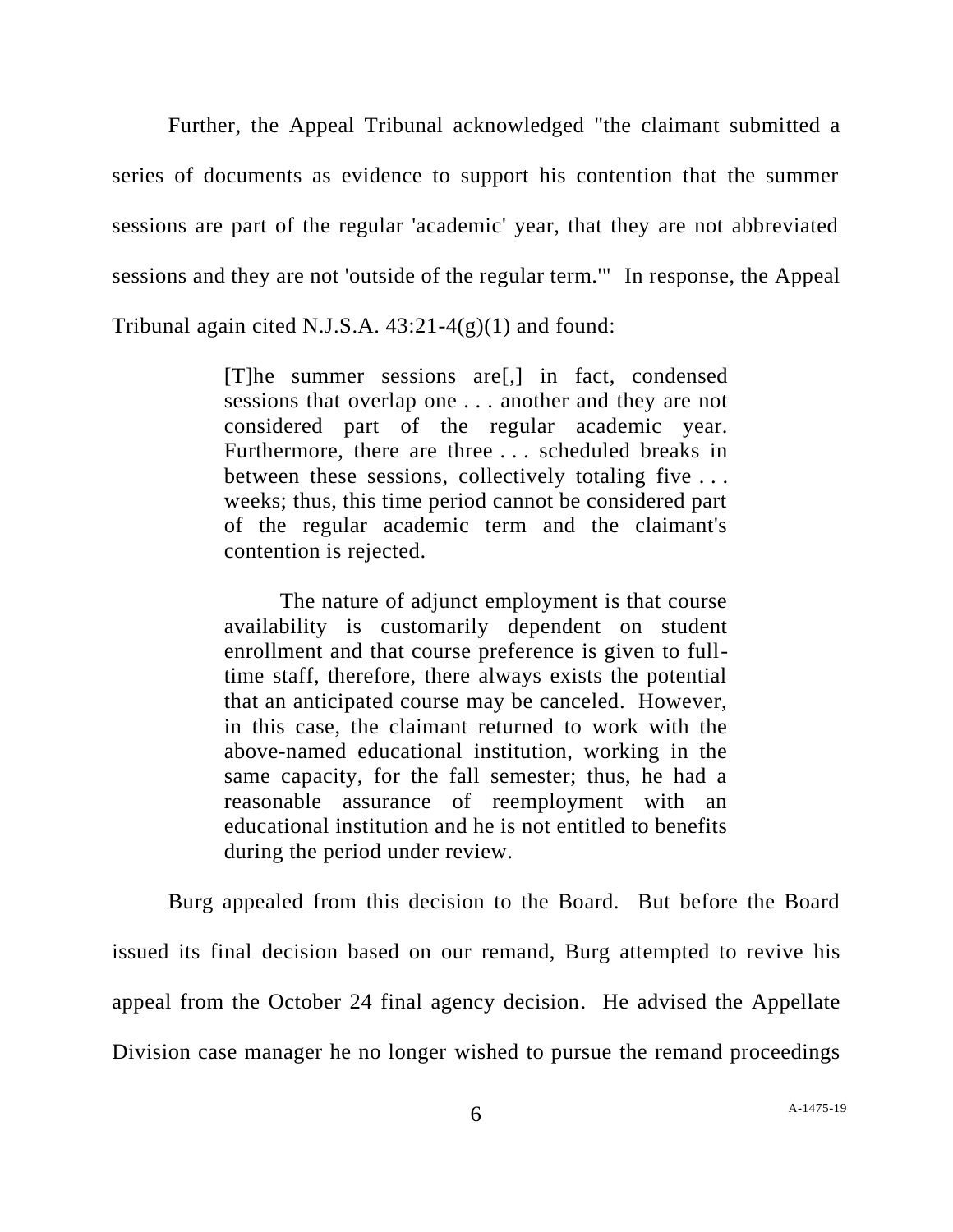because he did not "see anything coming out of there different than what was issued from the Appeal Tribunal's hearing on the remand" and he had "no desire to file any revised papers at the [a]ppellate level as a result of the hearings at the Appeal Tribunal."

Consistent with our remand order, the Board fulfilled its obligations and rendered a decision on February 10, 2021. It affirmed the Appeal Tribunal's November 6 determination, finding Burg ineligible for unemployment benefits. The Board cited Weber-Smith v. Board of Review, 337 N.J. Super. 319 (App. Div. 2001), to highlight the Legislature's intent under N.J.S.A. 43:21-4 "to deny benefits between academic terms" for individuals employed by educational institutions. Although the Board acknowledged Burg was not employed twelve months, unlike the claimant in Weber-Smith, it concluded there was

> no legislative intent to allow benefits between the spring and fall semesters to those who are not contracted to work [twelve] months and who have a reasonable assurance of reemployment which require[s] the individual to perform services in the same capacity during the ensuing academic term or year as in the first academic term or year.

Subsequently, the Board moved to dismiss Burg's appeal of the October 24 decision, arguing his appeal was moot due to its February 10 decision. We denied the Board's motion, but issued an order on June 29, 2021, directing Burg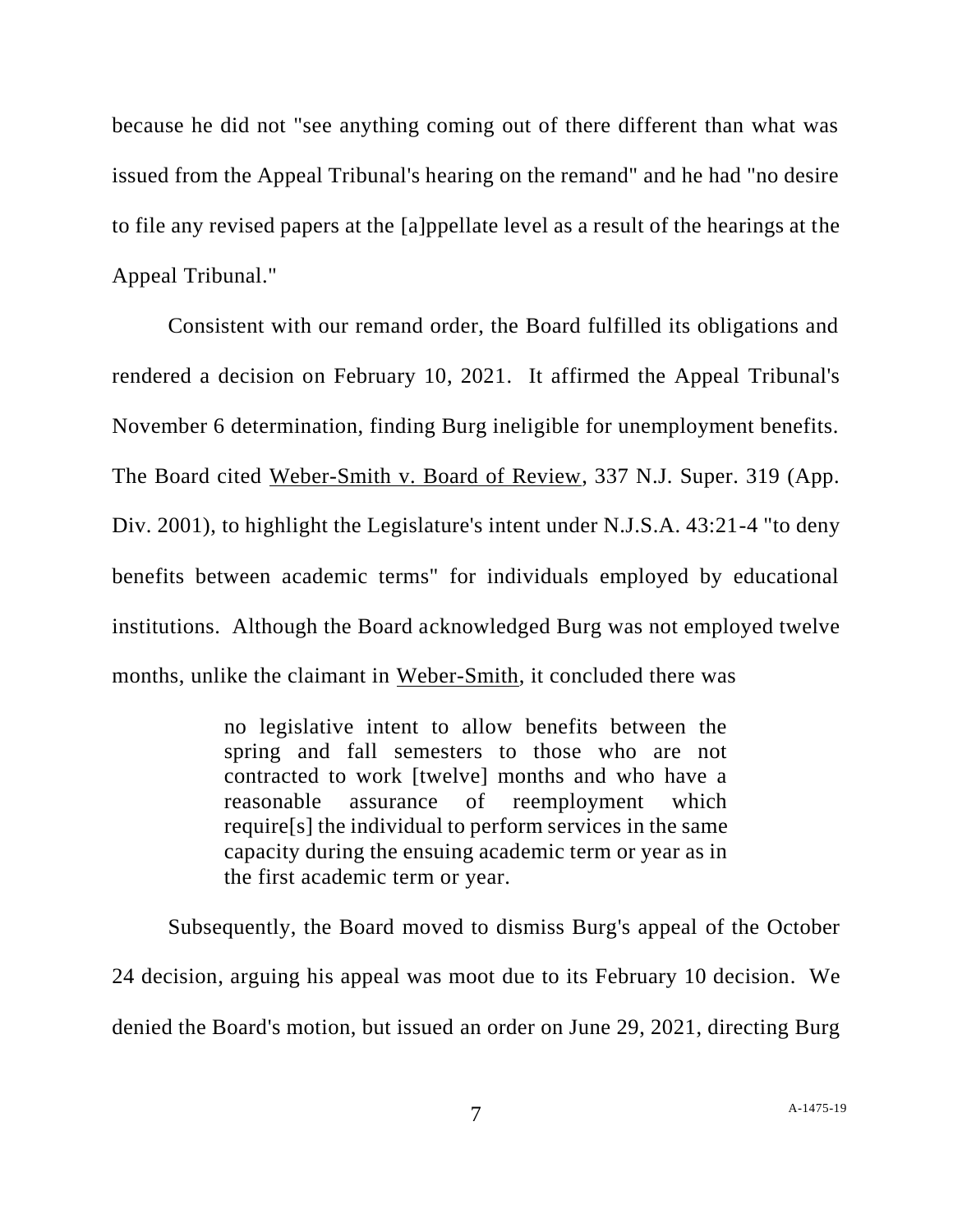to "file an amended notice of appeal and brief within thirty days[.]" He filed neither, despite acknowledging receipt of the June 29 order. Rather, in July 2021, he wrote to the case manager handling this matter, advising he was "perfectly satisfied to allow the Notice of Appeal and [b]rief appealing the Board['s] . . . 10/24/19 Order to stand as is" and had "no desire to amend these as allowed by the [c]ourt . . ., although [he did] appreciate the opportunity."

Burg raises the following contentions in his brief, which we set forth verbatim:

# POINT 1: "BETWEEN TWO SUCCESSIVE ACADEMIC YEARS/BETWEEN TWO REGULAR TERMS"

### POINT 2: REASONABLE ASSURANCE

In his reply brief, he further argues:

### POINT 1: THE APPEAL IN A-1475-19T2 SHOULD NOT BE DISMISSED

## POINT 2: BOARD'S DECISION WAS EGREGIOUSLY INCORRECT

Regarding the arguments raised in Burg's initial merits brief, we first observe it is not the role of this court to weave together the fabric of an argument on a party's behalf based on vague threads of information identified in the point headings required under Rule 2:6-2(a)(6). A "respondent . . . has a right to know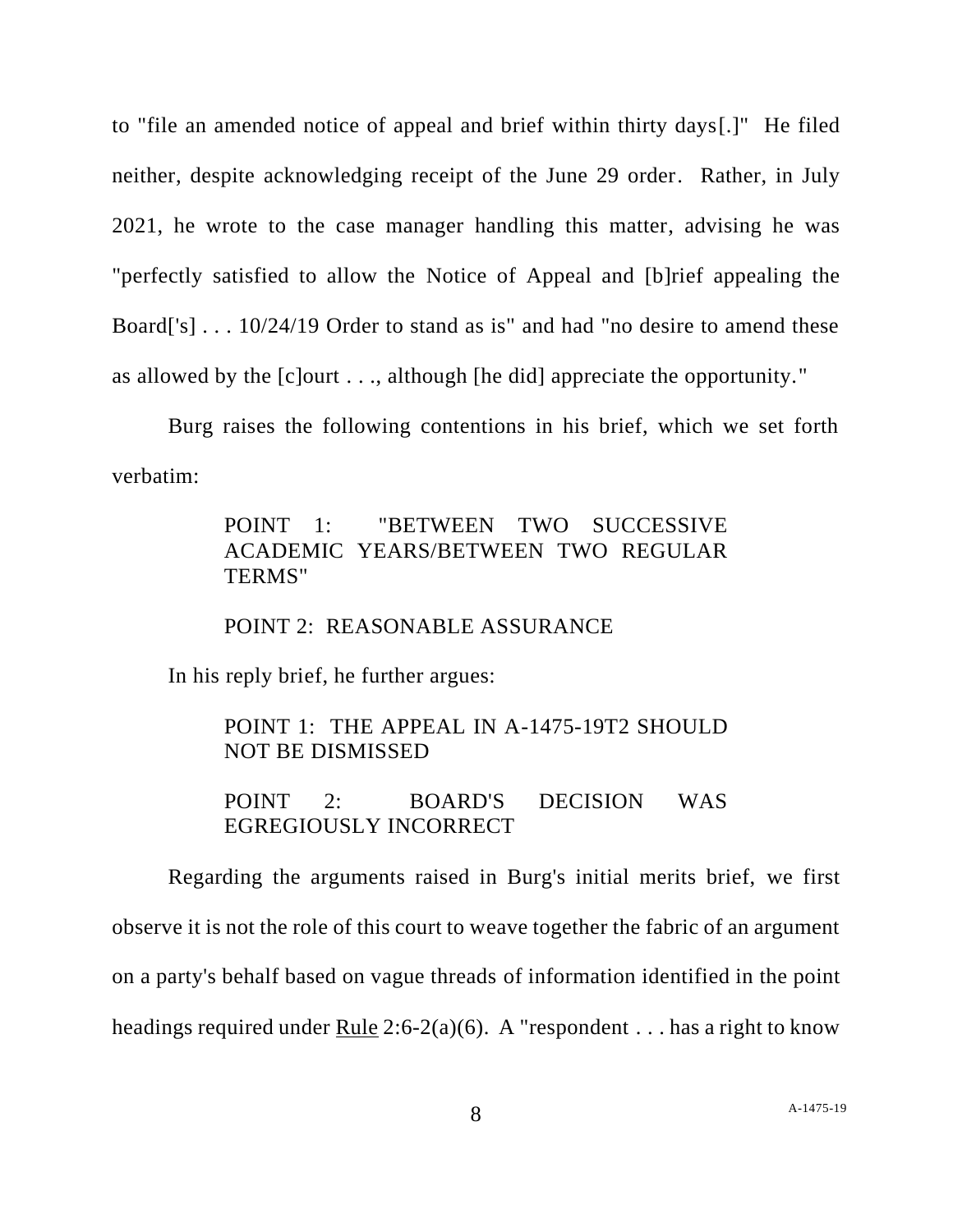precisely what legal arguments are being made and . . . need not respond to oblique hints and assertions" made by an appellant. Almog v. Isr. Travel Advisory Serv., Inc., 298 N.J. Super. 145, 155 (App. Div. 1997).

Also, we generally do not address arguments raised for the first time in reply briefs. See Pannucci v. Edgewood Park Senior Hous. – Phase 1, LLC, 465 N.J. Super. 403, 409-10 (App. Div. 2020) (citing State v. Smith, 55 N.J. 476, 488 (1970) (noting impropriety of expanding on a main argument in a reply brief)). Moreover, our courts typically "do not resolve issues that have become moot due to the passage of time or intervening events." Wisniewski v Murphy, 454 N.J. Super. 508, 518 (App. Div. 2018) (quoting State v. Davila, 443 N.J. Super. 577, 584 (App. Div. 2016)).

Here, we are satisfied the Board sufficiently understood, and was able to respond to, the snippets of arguments identified in the point headings of Burg's merits brief, given the history of this matter. Accordingly, we address his arguments, but only to the extent they pertain to the Board's February 10 decision. In doing so, we indirectly dispose of the two untimely arguments raised in Burg's reply brief. However, we decline to review the Board's October 24 decision, agreeing with respondent that any appeal from that earlier decision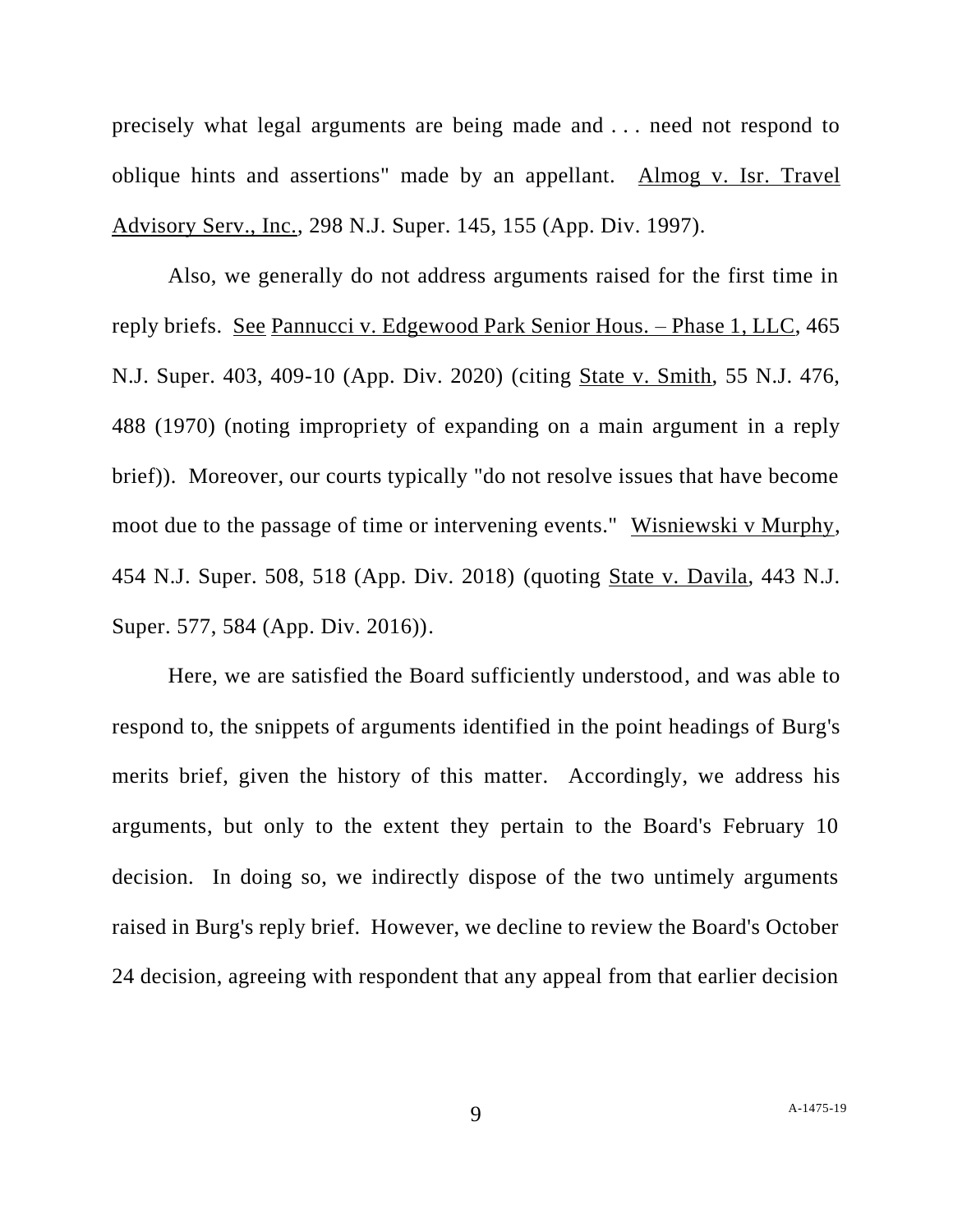is now moot by virtue of the Board's February 10 decision. See Caput Mortuum, LLC v. S&S Crown Servs., Ltd., 366 N.J. Super. 323, 330 (App. Div. 2004).

We hasten to add that our willingness to consider Burg's arguments should not be construed as condoning his failure to amend his notice of appeal and brief as directed in our June 29 order. See W.H. Indus., Inc. v. Fundicao Balancins Ltd., 397 N.J. Super. 455, 458 (App. Div. 2008) (confirming it is only the orders designated in the notice of appeal that are subject to the appeal process and review) (citation omitted). But for the sake of completeness, and given that the Board's February 10 decision essentially mirrors the October 24 decision in terms of its analysis and result, we address the latter ruling.

Our review of an administrative agency decision is limited. Kadonsky v. Lee, 452 N.J. Super. 198, 201-02 (App. Div. 2017). "[I]n reviewing the factual findings made in an unemployment compensation proceeding, the test is not whether an appellate court would come to the same conclusion if the original determination was its to make, but rather whether the factfinder could reasonably so conclude upon the proofs." Brady v. Bd. of Rev., 152 N.J. 197, 210 (1997) (quoting Charatan v. Bd. of Rev., 200 N.J. Super. 74, 79 (App. Div. 1985)). The party challenging an administrative action bears the burden of demonstrating that the decision was arbitrary, capricious, or unreasonable.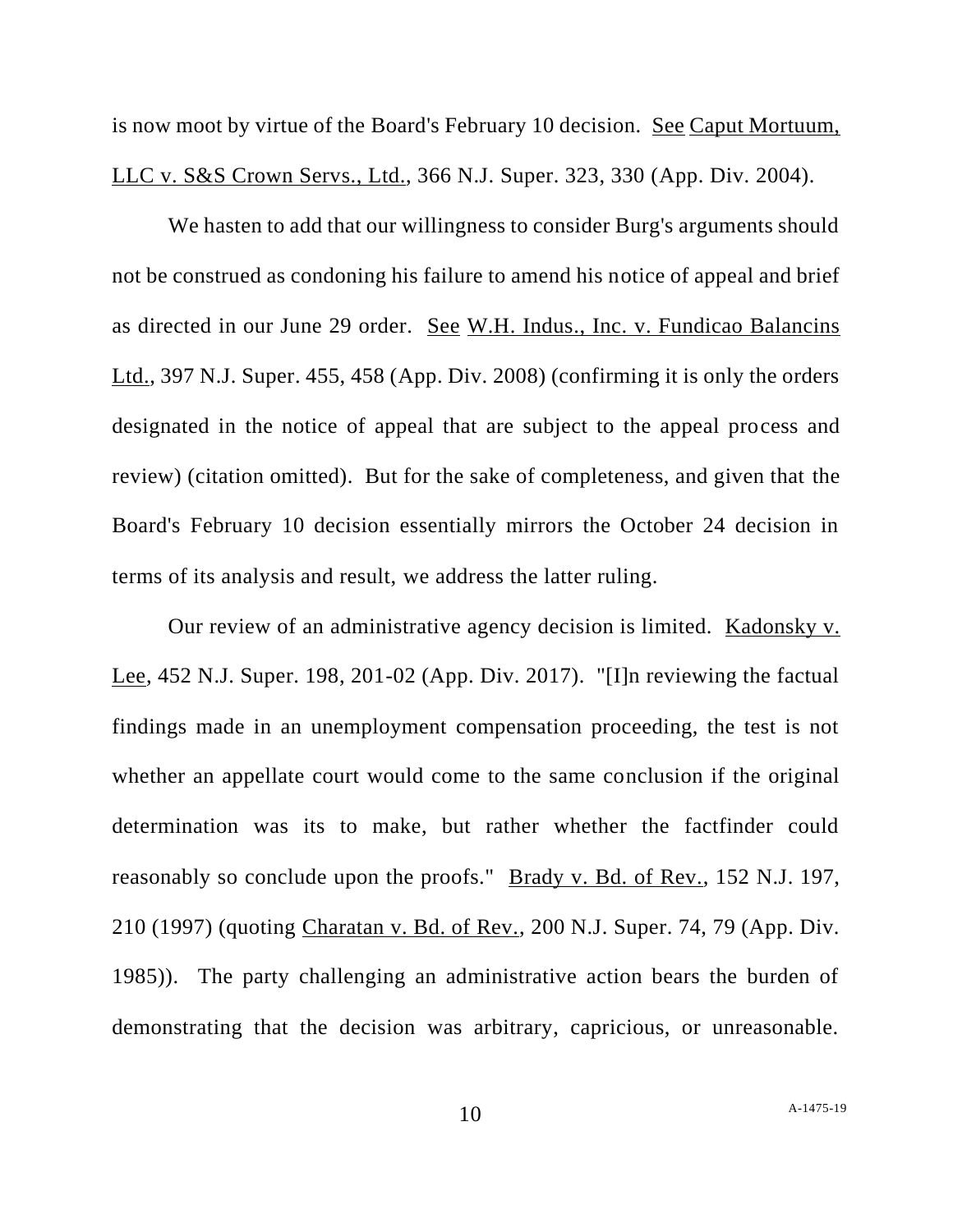Lavezzi v. State, 219 N.J. 163, 171 (2014) (quoting In re J.S., 431 N.J. Super. 321, 329 (App. Div. 2013)) .

We will affirm the Board's decision as long as it is supported by "sufficient credible evidence[.]" Brady, 152 N.J. at 210 (quoting Self v. Bd. of Rev., 91 N.J. 453, 459 (1982)). While we are "in no way bound by the agency's interpretation of a statute or its determination of a strictly legal issue[,]" Ardan v. Bd. of Rev., 231 N.J. 589, 604 (2018) (quoting US Bank, N.A. v. Hough, 210 N.J. 187, 200 (2012)), we "defer to an agency's interpretation of both a statute and implementing regulation, within the sphere of the agency's authority, unless the interpretation is plainly unreasonable[,]" ibid., (quoting In re Election L. Enf't Comm'n Advisory Op. No. 01-2008, 201 N.J. 254, 262 (2010)).

Here, we are convinced the credible evidence in the record sufficiently supports the Board's finding that Burg was ineligible for unemployment benefits under N.J.S.A.  $43:21-4(g)(1)$ , considering that after he taught two courses during the 2019 spring term at BCC, he received and accepted an offer to continue his employment relationship with the college in the fall of 2019. In fact, Burg was given reasonable assurance of reemployment, conditioned upon enrollment numbers. Additionally, we agree with the Board's finding that Burg had no expectation of employment during the summer months, unlike the